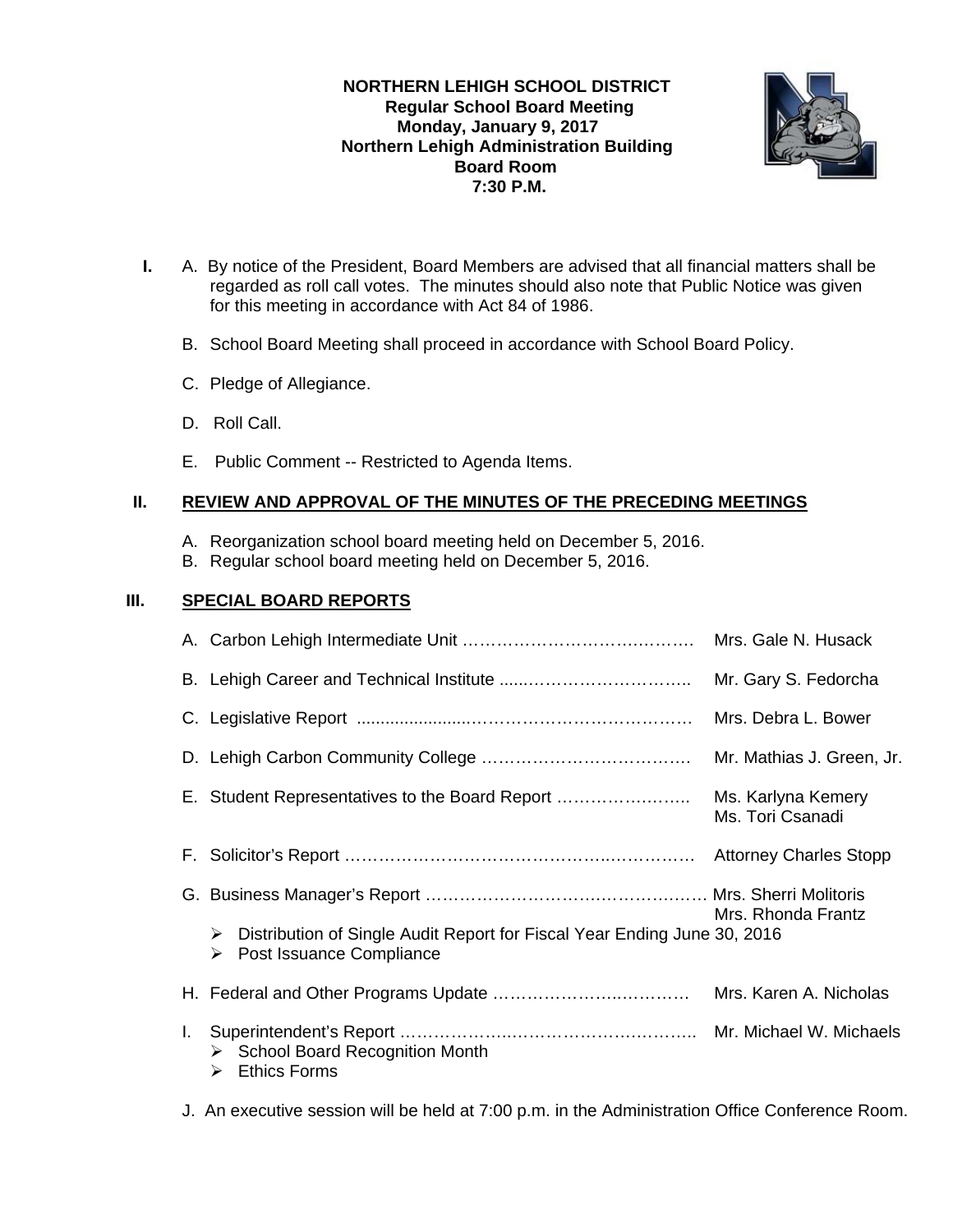### **IV. PERSONNEL**

#### A. Resignation/Retirement

- 1. Accept the retirement resignation of Catherine Grega from her position as Middle School English Teacher effective the end of the work day January 25, 2017. Mrs. Grega will begin her retirement from the Northern Lehigh School District after 37 years of service.
- 2. Accept the retirement resignation of Babette Guss from her position as High School English Teacher effective the end of the work day January 12, 2017. Mrs. Guss will begin her retirement from the Northern Lehigh School District after 20 years of service.
- 3. Accept the resignation of Jennifer Sheridan from her position as High School Cook's Helper effective January 2, 2017.
- B. Appointment Instructional

| Tayler Urban<br>Assignment: | <b>Temporary Professional Employee</b><br>High School English Teacher replacing Babette<br>Guss who retired. |
|-----------------------------|--------------------------------------------------------------------------------------------------------------|
| Salary:                     | \$46,875 (Step 1 Bachelors on the 2016-2017 CBA<br>Salary Schedule)                                          |
| Effective:                  | <b>January 13, 2017</b>                                                                                      |

#### C. Family Medical Leave

- 1. Approve the request of employee #21 to take a Family Medical Leave beginning February 19, 2017, for the birth of a child. Employee is requesting to use accumulated sick days. Upon exhaustion of sick days, she is requesting a six week family medical leave. Employee plans to return to her current position on or about May 15, 2017.
- 2. Approve the request of employee #3655 to take a six month medical leave of absence beginning January 3, 2017. Employee is requesting to use all available paid days. Upon exhaustion of paid days, he is requesting a twelve week family medical leave. Upon exhaustion of family medical leave, employee is requesting an unpaid leave of absence. Employee plans to return to his current position upon release from his physician.

#### D. Unpaid Leave of Absence

- 1. Approve the request of employee #6895 to take an unpaid leave of absence according to Appendix D of the 2016-2017 CBA, beginning on or about April 10, 2017 for the birth of her second child. Employee plans to return to her current teaching position at the beginning of the second semester of the 2017-2018 school year.
- 2. Approve the request of employee #6857 to take a leave of absence beginning January 5, 2017. Employee is requesting to use nine (9) sick days. Upon exhaustion of sick days, employee is requesting an unpaid leave of absence. Employee plans to return to her current position upon release from her attending physician.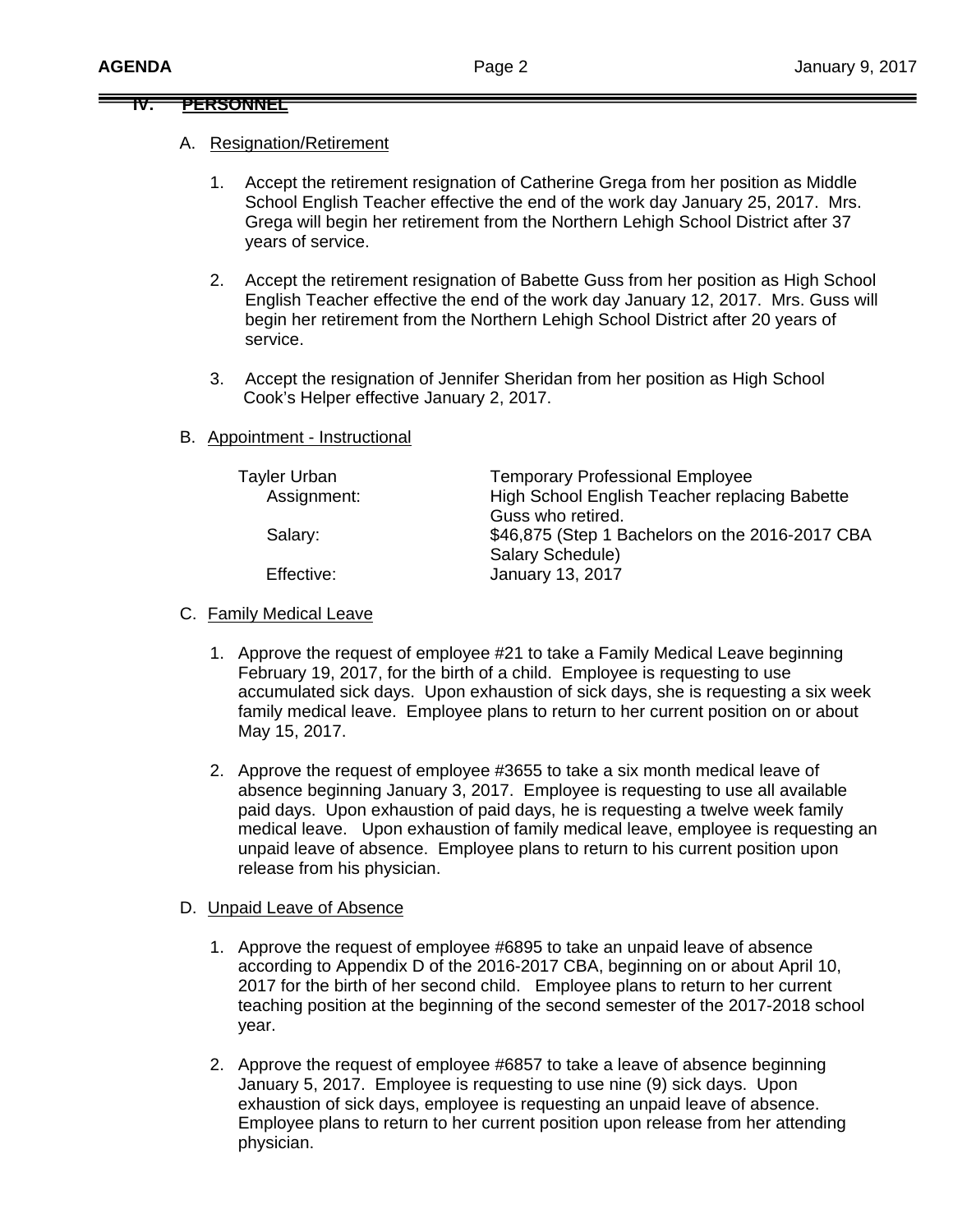#### E. Co-Curricular Resignation

- 1. Accept the resignation of Stephen Hluschak, Jr. from his position as Head Wrestling Coach effective December 8, 2016, which was originally approved at the April 11, 2016 school board meeting. Mr. Hluschak has accepted an Athletic Director position in the Stroudsburg School District. Mr. Hluschak's stipend for the 2016-2017 school year will be \$1,277.32.
- 2. Accept the resignation of Manny Guedes from his position as MS Spring Intramurals – Weightlifting, which was originally approved at the August 8, 2016 school board meeting, at a stipend of \$854.00 for the 2016-2017 school year.
- F. Co-Curricular Change of Status
	- 1. Approve the motion to change the status of Scott Snyder from Assistant Wrestling Coach to Head Wrestling Coach effective December 8, 2016. Mr. Snyder's stipend for the 2016-2017 school year will be \$6,851.88.
	- 2. Approve the motion to change the status of Nick Hosford from Volunteer Assistant Wrestling Coach to Assistant Wrestling Coach effective December 8, 2016. Mr. Hosford's stipend for the 2016-2017 school year will be \$3,913.80.
- G. Co-Curricular Appointment 2016-2017 Dylan Hofmann MS Spring Intramurals – Weightlifting \$854.00
- H. Co-Curricular Appointment 2017-2018 Matthew Davis Assistant Football Coach 54,744.00  **\*2016-2017 salaries will apply until a new collective bargaining agreement is approved.**
- I. Game Workers 2016-2017 Motion to appoint the following person as a Game Worker for the 2016-2017 school year. Game Workers consist of ticket sellers and takers, game announcers, scoreboard operators, timers, field judges, scorekeepers. Rate of pay is consistent with the rates approved on the 2016-2017 Supplementary Personnel Salary Schedule.

John Guelcher

- J. Substitute
	- 1. Instructional

 Approve the following substitute teachers for the 2016-2017 school year at the 2016- 2017 substitute teacher rates as approved on the Supplemental Salary Schedule:

 Megan Roberts\* - Elementary – PreK-4 Trevor Sherman\* – Social Studies  **\*Pending Verification of Missing Personnel File Items** 

- 2. Non-Instructional
	- a. Approve the following individual as substitute secretary/aide for the 2016-2017 school year at the 2016-2017 substitute rate as approved on the Supplemental Personnel Salary Schedule:

 Sheila White\* **\*Pending Verification of Missing Personnel File Items**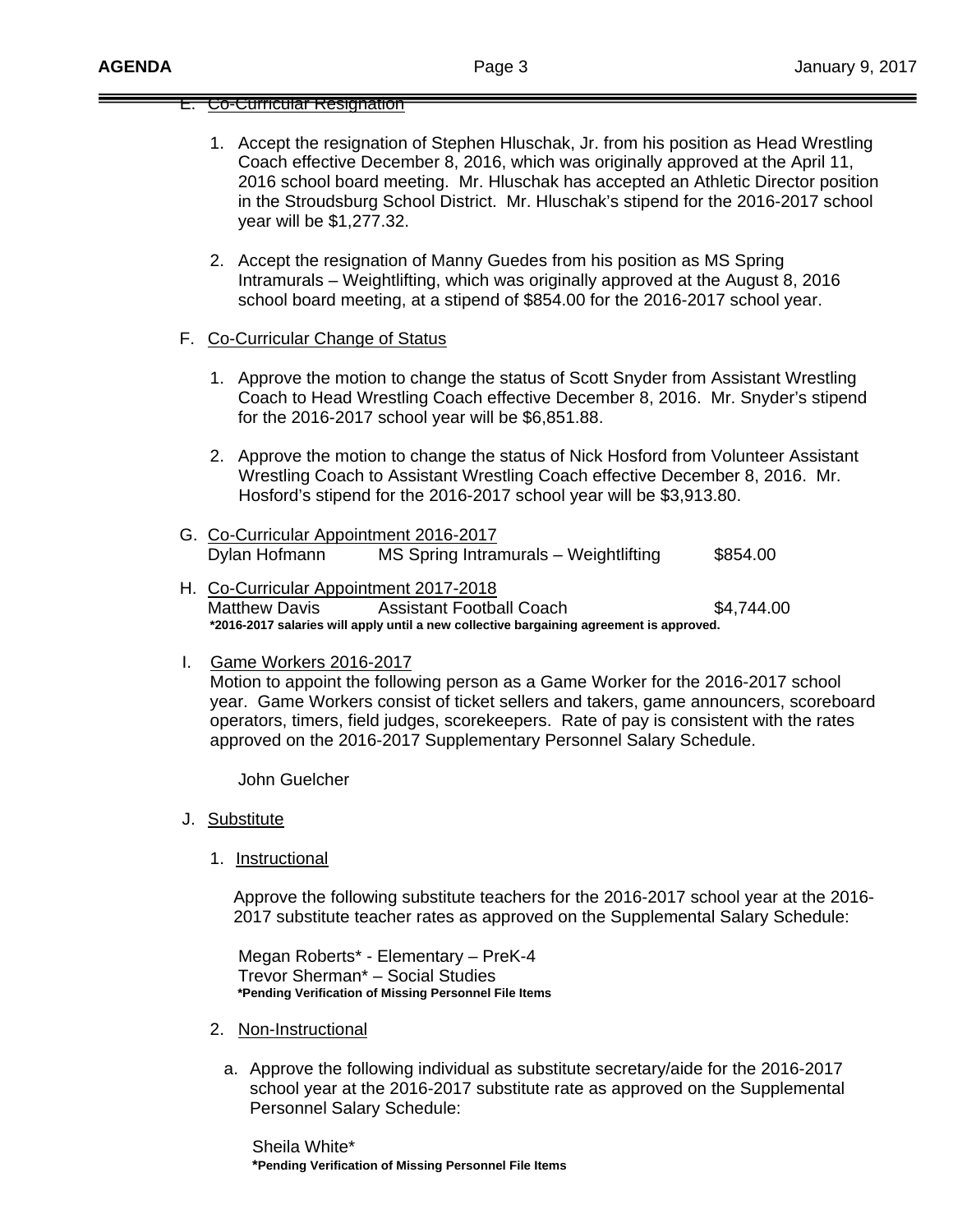b. Approve the following individuals as substitute cafeteria workers for the 2016-2017 school year at the 2016-2017 substitute rate as approved on the Supplemental Personnel Salary Schedule:

 Jodi Nankivell\* Christina Tedaldi\* **\*Pending Verification of Missing Personnel File Items** 

# **V. POLICY**

- A. Homebound Instruction
	- 1. It is recommended that the Board of Education grant homebound instruction for an  $8<sup>th</sup>$ grade student, Student No.2190062 for five hours per week, effective December 16, 2016 and continuing until approximately September 1, 2017.
	- 2. It is recommended that the Board of Education grant homebound instruction for a  $12<sup>th</sup>$ grade student, Student No.1790280 for five hours per week, effective December 14, 2016 and continuing until approximately March 14, 2017.

## **VI. CONFERENCES**

A. Krystle-Dawn Tiedeman – Pennyslvania School Librarians Association Annual Conference – March 30-April 1, 2017– Hershey Lodge & Convention Center – Hershey, PA – Registration: \$245.00; Lodging: \$381.84; – Total Approximate Cost: \$626.84 – Funding: High School Library Budget **(Attachment #1)** 

### **VII. CURRICULUM AND INSTRUCTION**

## **VIII. OLD BUSINESS**

#### **IX. NEW BUSINESS**

A. Resolution for School Board Director Recognition Month – January 2017

**WHEREAS**, the role of locally elected school officials has served the Commonwealth of Pennsylvania and local communities in meeting the needs of public education since the passage of the Free School Act in 1834; and

**WHEREAS**, these local boards have discharged their responsibilities to public education in a manner which has placed public education in the forefront of our educational systems; and

**WHEREAS**, locally elected officials have distinguished themselves and their communities in this non-paid, volunteer public service commitment; and

**WHEREAS**, the contributions of these men and women who serve on the Northern Lehigh Board of School Directors:

> Debra L. Bower Robin T. Distler Gary S. Fedorcha Mathias J. Green, Jr. Edward E. Hartman Gale N. Husack

Robert J. Keegan, Jr.